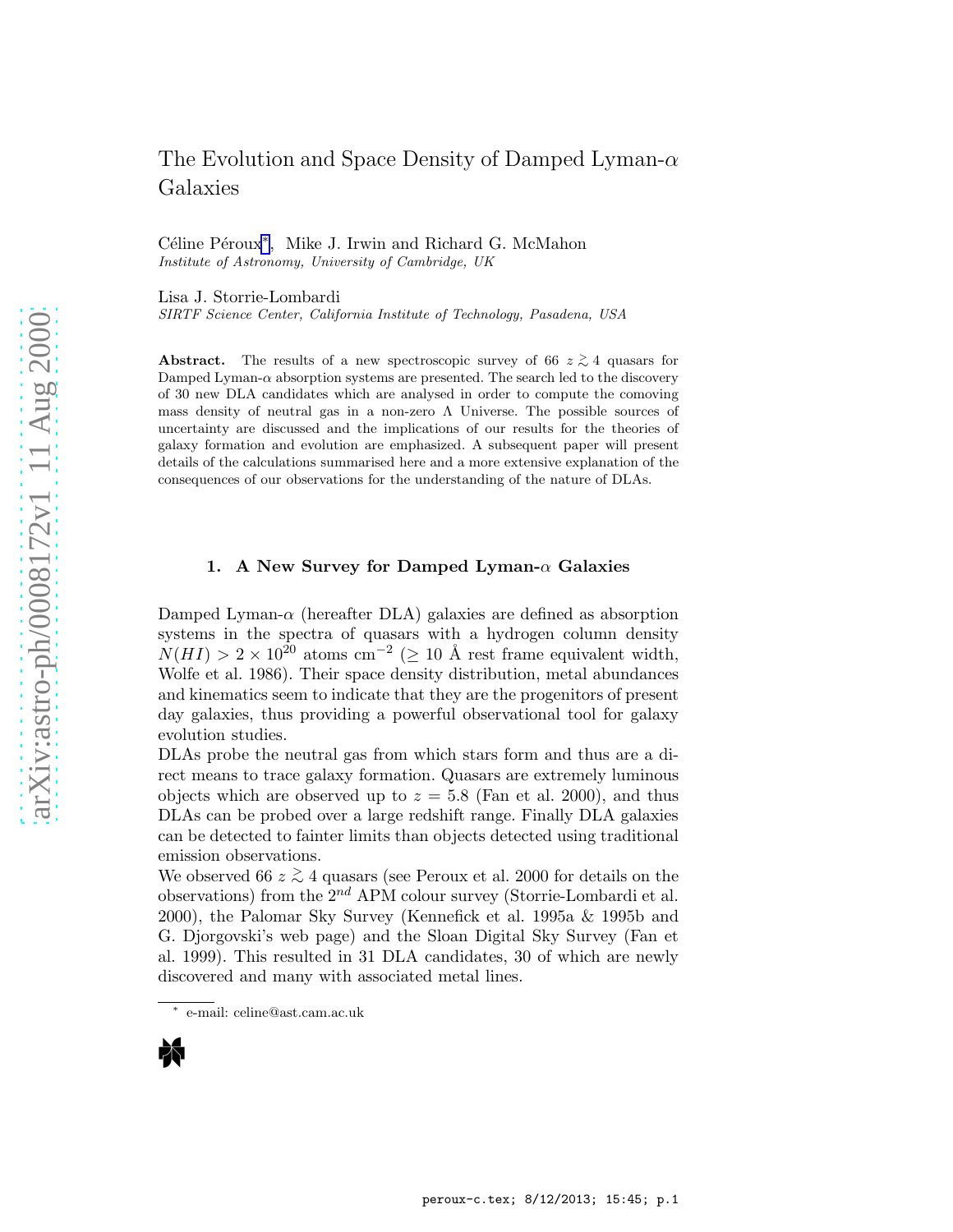2 P´eroux et al.



Figure 1. Sensitivity functions for DLA galaxy searches. The dotted line is from Storrie-Lombardi et al. 1996 ( $\Delta(z) = 239$ ), the dashed line is the compilation of Storrie-Lombardi & Wolfe 2000 ( $\Delta(z) = 418$ ), and our survey is represented by the solid line ( $\Delta(z) = 493$ ). Our new sample more than doubles the redshift path surveyed above  $z \gtrsim 3.5$ .

#### 2. Probing the Neutral Gas Content of the Universe

For each quasar the redshift range along which a DLA could be observed is determined and used to deduce the survey's sensitivity. This is represented by the  $g(z)$  function shown in Fig 1. Our new data is analysed in conjunction with previous observations resulting in 115 DLAs observed in 697 quasars (Rao and Turnshek 1999 data not included).

The mass of neutral gas contained in DLAs is expressed as:  $\Omega_{DLA}(z)$  =  $H_o \mu m_H$  $\frac{L_{\text{ohmm}}}{C_{\text{Perit}}} \int_{N_{\text{min}}}^{\infty} N f(N,z) dN$ , where N is the column density and  $f(N,z)$ is the distribution function. The integral is estimated by summing up over all the observed column densities and dividing by the absorption distance interval,  $X(z)$ , which corrects for comoving coordinates and thus depends on the geometry of the Universe. In a non-zero  $\Lambda$  Universe:  $X(z) = \int_0^z (1+z)^2 \left[ (1+z)^2 (1+z\Omega_M) - z(2+z)\Omega_\Lambda \right]^{-1/2} dz.$ 

Our observations are presented in Fig 2 for a currently popular cosmology and show the evolution of  $\Omega_{DLA}$  over the last 90 % of the age of the Universe thus probing the early stages of galaxies even before gas turns into stars.

In order to account for the neutral gas not included in DLAs, we used a power law with an exponential turnover (similar to the Schechter function) in extrapolating from the observed column density distribution: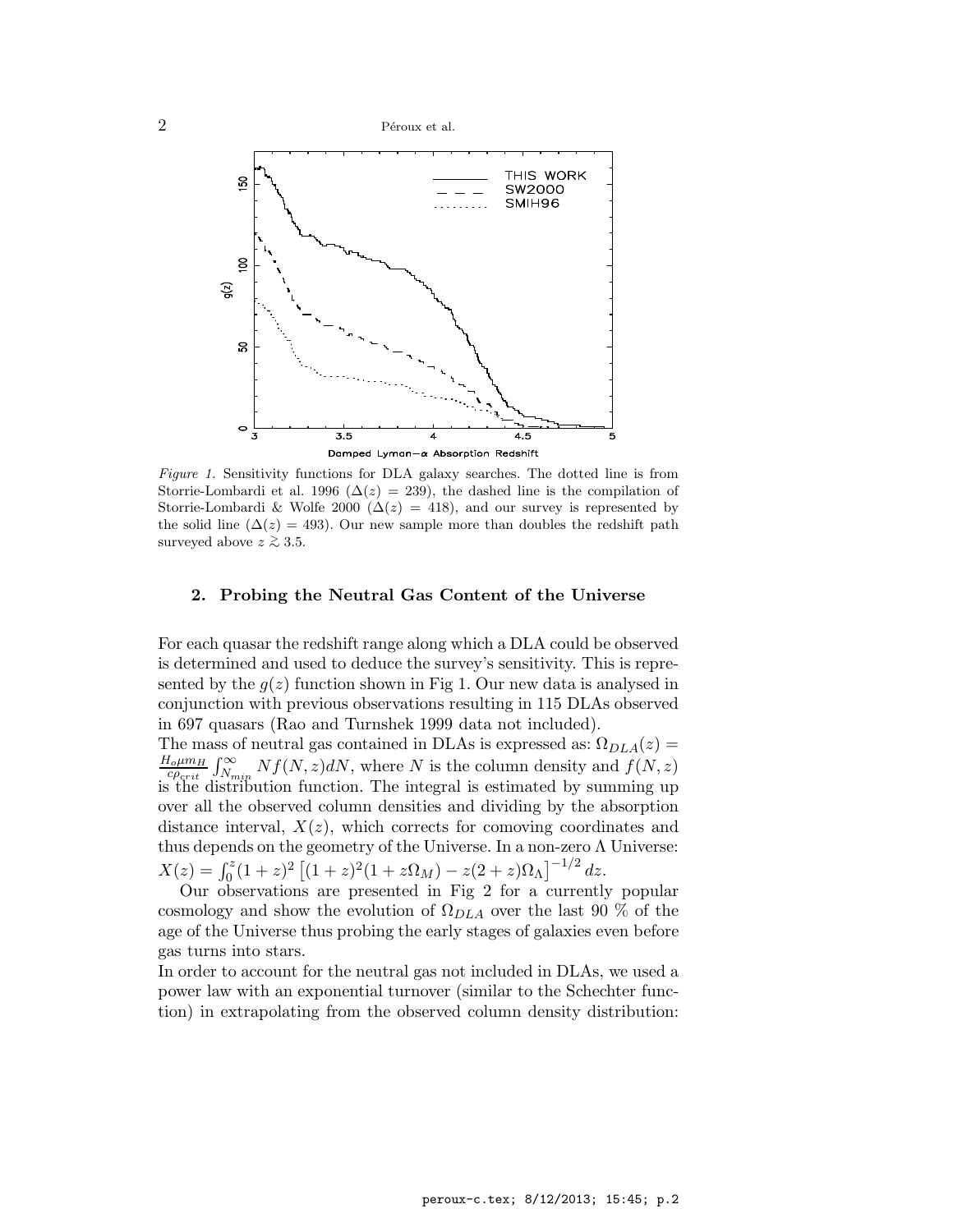

### Redshift

Figure 2. The circles show the neutral gas in Damped Lyman- $\alpha$  galaxies (the filled circles are our observations and the open circles are Rao & Turnshek 1999 results). Vertical bars correspond to 1  $\sigma$  errors and the horizontal bars indicate bin sizes. The stars are the total HI including a correction for the neutral gas contained in systems with column densities below  $2 \times 10^{20}$  atoms cm<sup>-2</sup>. The triangle at  $z = 0$  is from Natarajan & Pettini 1997 who used a recent galaxy luminosity function to reproduce the local HI mass measured by Rao & Turnshek 1993. The squares,  $\Omega_{FHP}$  and  $\Omega_{GO}$ (Fukugita, Hogan & Peebles 1998 and Gnedin & Ostriker 1992 respectively) are  $\Omega_{baryons}$  in local galaxies. The semi-analytical models from Somerville, Primack & Faber 2000 are overplotted (see text for detailed explanations of the models).

 $f(N, z) = (f_*/N_*)(N/N_*)^{-\beta}e^{-N/N_*}$ . Using the parameters determined by Storrie-Lombardi et al. 1996,  $N_* = 21.63 \pm 0.35$  and  $\beta = 1.48 \pm 0.30$ , results in a  $\sim 20\%$  increase in  $\Omega$  for  $z \leq 3.5$ . For  $z > 3.5$  systems, our observations indicate a steepening of the low column density end of the DLA distribution (where much of the mass resides) in comparison with our previous study and leads to a factor of ∼ 2 correction (as shown by the stars in Fig 2).

### 3. Discussion

Most of the uncertainties discussed here seem to indicate that  $\Omega_{DLA}$ is being underestimated. At low redshift, Rao & Turnshek 1999 used a